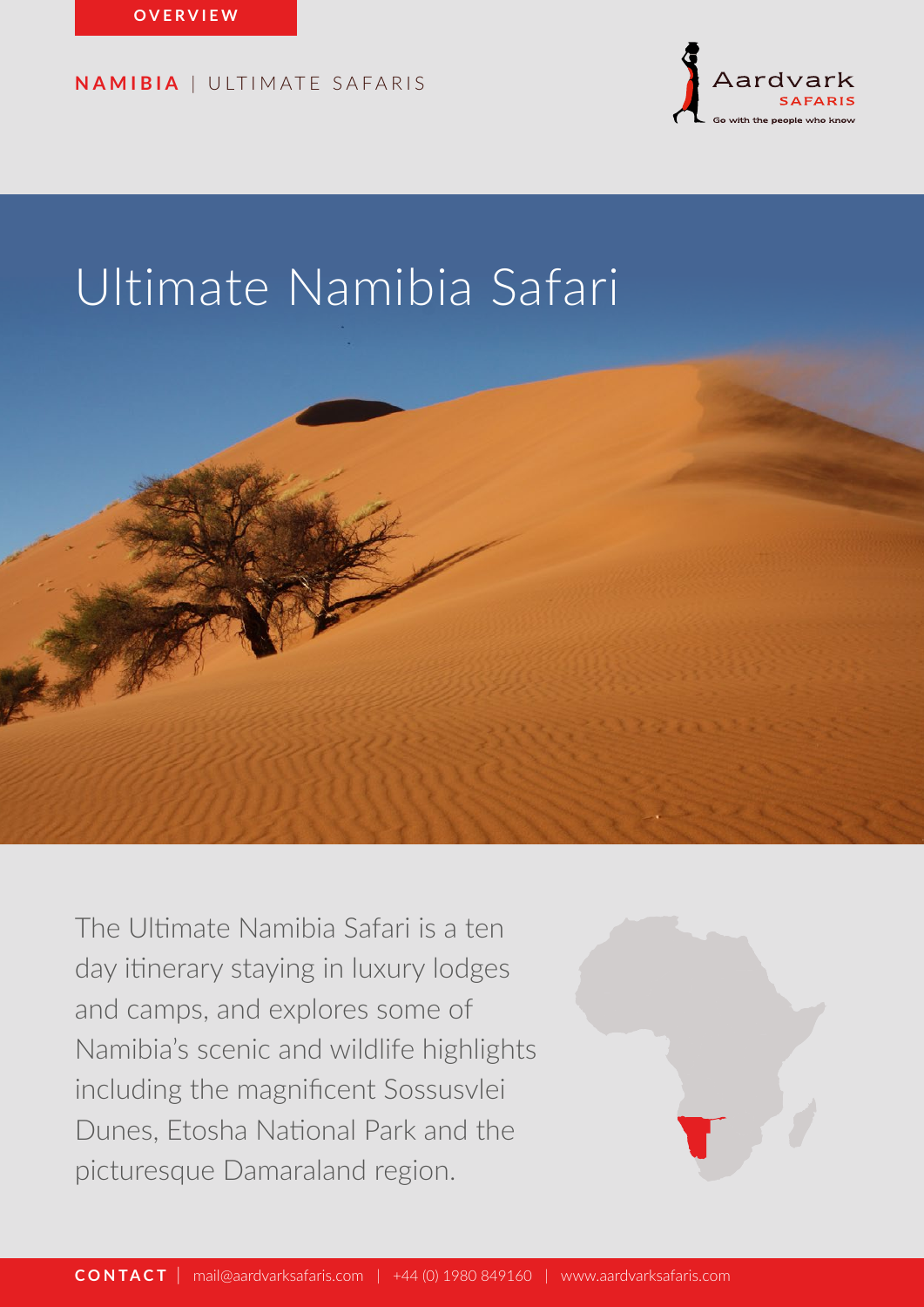Explore Namibia's highlights on a ten day safari staying in luxury lodges and camps. You will see wildlife beside the vast pans in Etosha National Park, spend time among the world famous red dunes at Sossusvlei, enjoy the dramatic beauty of the picturesque Damaraland region and meet the Damara people who call it home. At the quirky Bavarian-style town of Swakopmund you can take to the sea in search of dolphins, seals and turtles.

- Travel with a naturalist guide throughout your trip
- Climb some of the world's highest free-standing sand dunes at Sossusvlei and visit the Sesriem Canyon
- Sea kayak/boat with seals and dolphins on the Skeleton Coast
- Explore the seaside town of Swakopmund
- Search for desert adapted elephants on a nature drive in Damaraland
- Visit the UNESCO World Heritage Site at Twyfelfontein with its ancient rock carvings, as well as Burnt Mountain and the Organ Pipes
- Wildlife viewing in Etosha, the world's fourth largest national park, exploring two very different habitats in the area
- Visit the famous big cat research centre run by the AfriCat Foundation
- Stay at some of Namibia's best safari lodges and camps
- 10 day safari with a maximum group size of seven guests ensuring personal attention and high levels of service







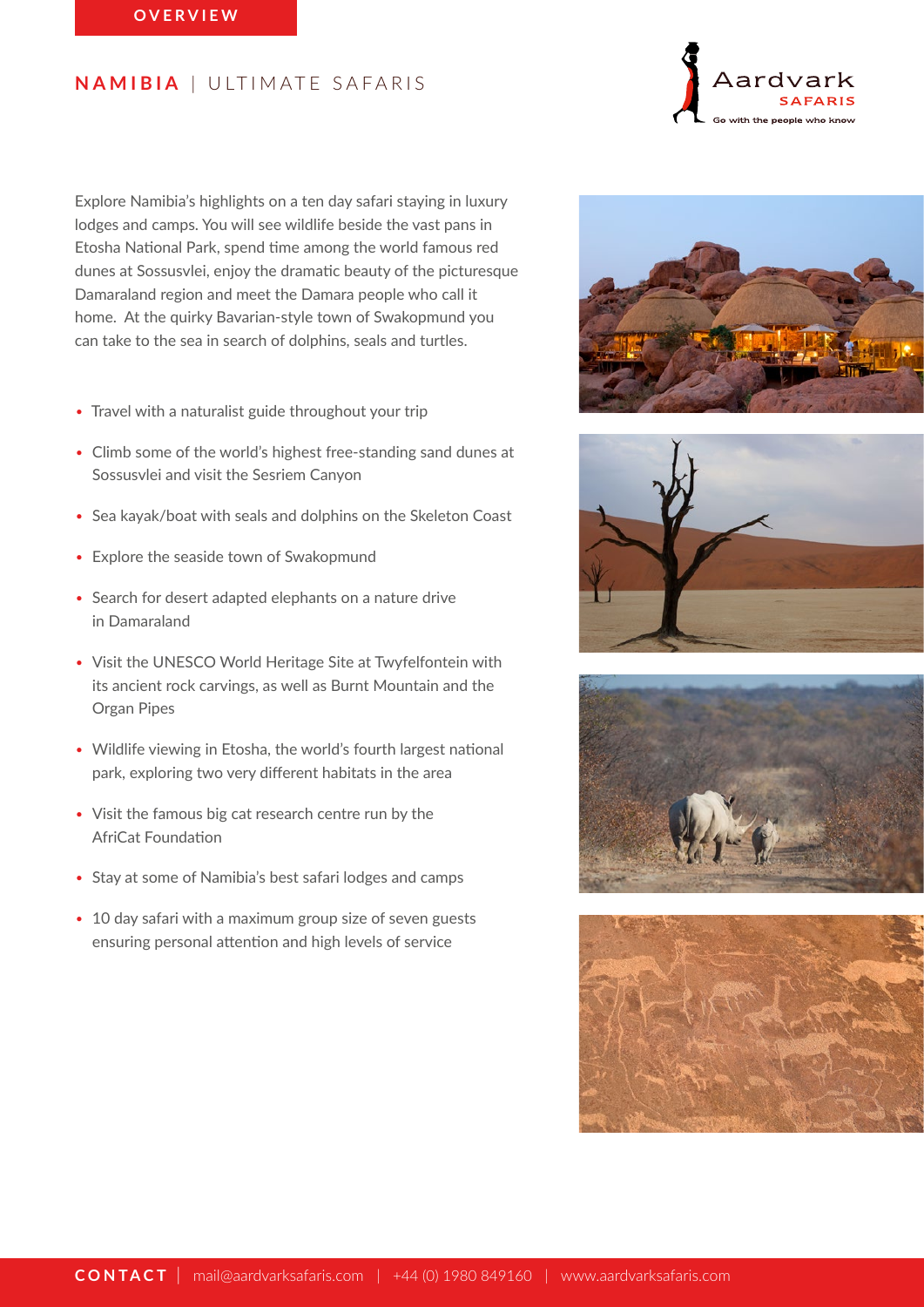Aardy

*Please note this is a sample itinerary only and locations / camps may change depending on weather and wildlife movements.*

## Days 1 and 2 – Dead Valley Lodge

On arrival into Windhoek early this morning you will clear immigration and collect your luggage. You will be met in the arrivals hall by your private guide, who will remain with you throughout your time in Namibia.

You drive southwest through the Khomas Hochland highlands and down the Great Escarpment into the Namib Desert.

You will stop for a picnic lunch along the way and arrive at Dead Valley Lodge this afternoon.

Thanks to its location close to the park gate, Dead Valley Lodge is perfectly placed to reach Sossusvlei before most other visitors arrive. Setting off at sunrise you will capture the dunes while the light is soft, and the shadows accentuate the towering shapes and curves. You will be able to explore all the remarkable sights here in the company of your guide.

#### Days 3 and 4 – The Delight

After breakfast you set off to Swakopmund. The scenic drive will take you northwest through Gaub and Kuiseb canyons of the Namib Naukluft National Park to the coast. You will arrive in time to spend a leisurely afternoon exploring the town.

While not exactly a traditional seaside town, thanks to the cold waters and the regular sea mist, Swakopmund is an ideal place for a night or two in between visiting the Namib Desert to the south, and the wilderness of Damaraland and Kaokoland to the north. There are numerous activities on offer in the area, including guided tours, quad biking and sand boarding in the dunes, kayak and boat trips on Walvis Bay Lagoon, and some excellent beach fishing.

#### Days 5 and 6 – Camp Kipwe

You leave Swakopmund today and travel north along the Skeleton Coast and then inland to Damaraland, through the constantly changing scenery of rolling hills, sand dunes, gravel plains and ancient river terraces. Along the way you will pass Brandberg, Namibia's highest mountain.







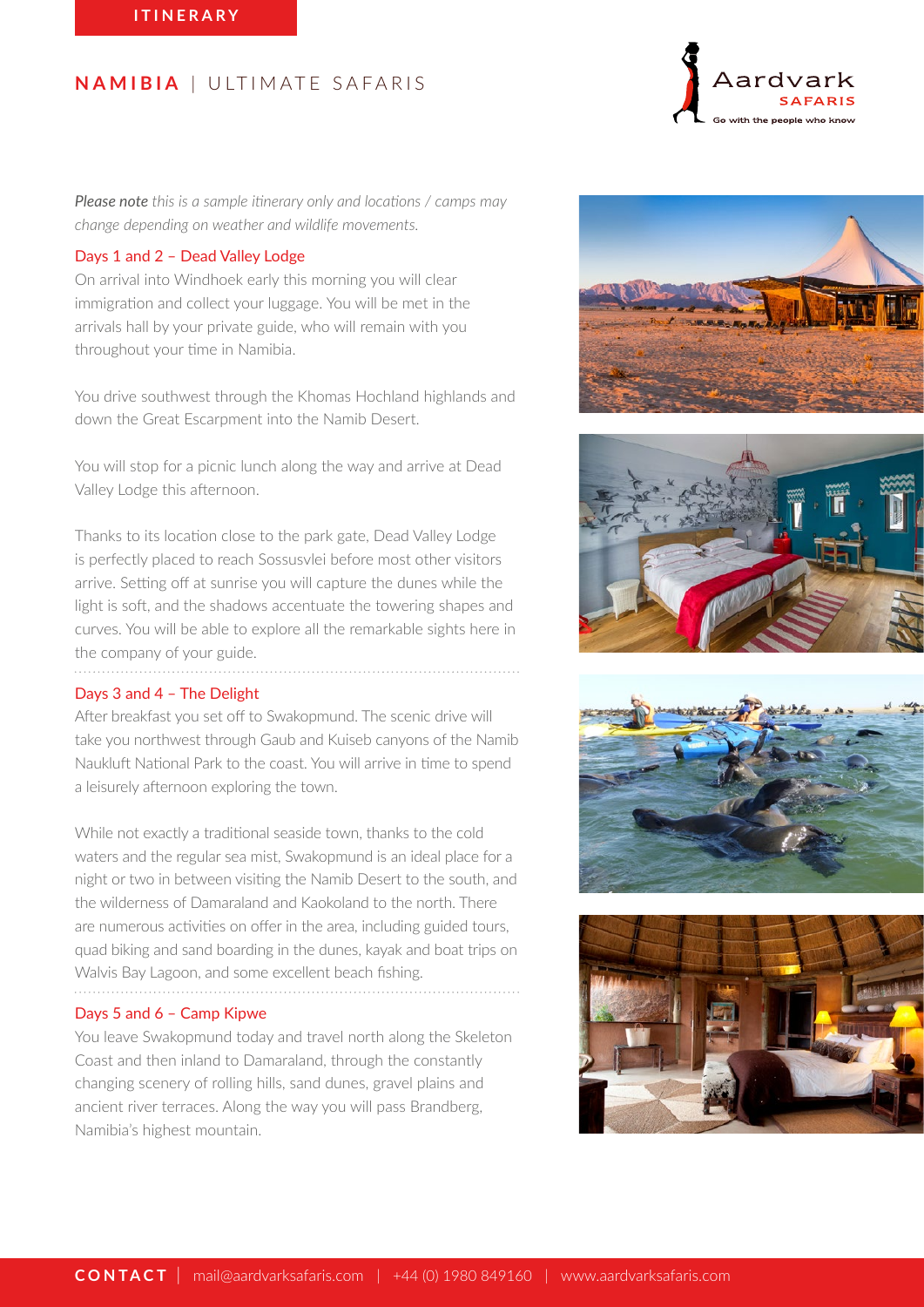Camp Kipwe lies in the heart of Damaraland and is ideally located a short drive from all the local attractions in the area. Your guide will take you on nature drives that give you the chance of seeing the desert-adapted elephants, and excursions to the rock engravings at Twyfelfontein.

#### Days 7 to 9 – Ongava Tented Camp

After an early breakfast, you will set off for the Ongava Game Reserve on the edge of Etosha National Park.

The Ongava Game Reserve is a private game reserve, spanning 30,000 hectares along the south-west border of Etosha National Park. The reserve is home to a wide variety of wildlife including lion, leopard, giraffe, rhino, Hartmann's mountain zebra, gemsbok (oryx), kudu, steenbok and much more. The scenery is attractive with large open plains blending into mopane tree woodlands and dolomite outcrops.

You will spend your time wildlife viewing in both Etosha National Park and the private reserve. The camp has a floodlit waterhole which is a great spot to relax with a cold drink at the end of the day.

#### Day 10 – Road transfer to Windhoek

This morning you will be driven to Okonjima's AfriCat Day Centre. You have lunch here before ending your safari with a wildlife drive and tour of the centre. You will be driven back to Windhoek this afternoon, arriving at Windhoek International Airport in time for a late afternoon flight, or staying in Windhoek for more adventures in Africa.



Aardvark





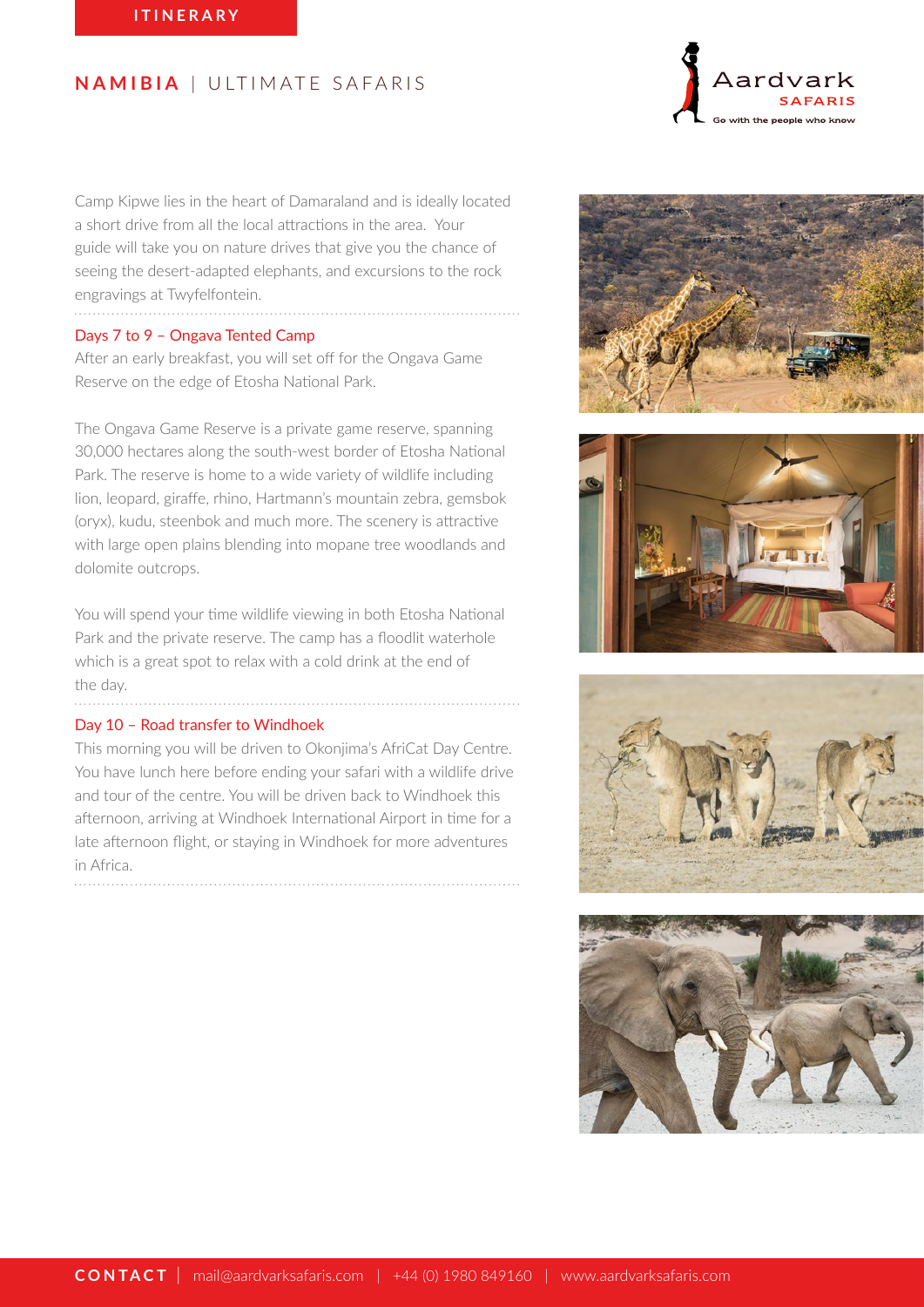

# DEAD VALLEY LODGE

Dead Valley Lodge is strategically positioned inside the Namib Naukluft National Park close to the road to Sossusvlei. The lodge has uninterrupted views of Elim Dune and the surrounding desert.

Dead Valley Lodge has 20 tented chalets, with airconditioned bedrooms, en-suite bathrooms, and private verandahs. The lodge has a large central building with sides that can be opened during the day. This houses a dining room, bar and lounge, and a pool is built into the deck outside.

## THE DELIGHT

The Delight is a mid-sized family friendly hotel with a central location in the small seaside town of Swakopmund, on the Atlantic coast of Namibia.

The hotel has 44 rooms, 10 of which suit families. The air-conditioned rooms are spacious, well laid out, and have a colourful and appealing décor, and large ensuite bathrooms. The hotel has a large breakfast room, a big and vibrant bar, a sheltered garden, and secure off-street parking.

### CAMP KIPWE

Camp Kipwe is nestled amongst dramatic granite rock kopjes and looks out onto superb scenery within the Twyfelfontein area of Damaraland.

Camp Kipwe has ten spacious stone-built rooms, including one suite, with outdoor en-suite bathrooms, air conditioning, and a large outdoor verandah from which to admire the views. The rooms have been designed to blend in with the surrounding boulders and red basalt rocks, and this combined with the mopane trees help to give the camp a natural organic feel.

The main lodge is raised and comprises four thatched domes containing a dining room, lounge and bar, and a curio shop. There is also a small swimming pool built into the rocks and a viewpoint offering 360 degree views of the mountains and plains.

#### ONGAVA TENTED CAMP

Ongava Tented Camp sits amongst tall mopane trees at the foot of a rocky hill in the western half of the 30,000 hectare Ongava Game Reserve, bordering the Etosha National Park, which, 10% bigger than Wales, is one of Africa's largest wildlife reserves.

The camp has eight huge en-suite Meru tents, each with its own verandah overlooking the waterhole. The tents, one of which is set up for a family, are huge, and have an en-suite bathroom and an outside shower. The camp has a big, thatched roof that covers the bar and lounge, and there's an adjoining dining room and a small shop, although meals are often served round the camp fire or by the pool.